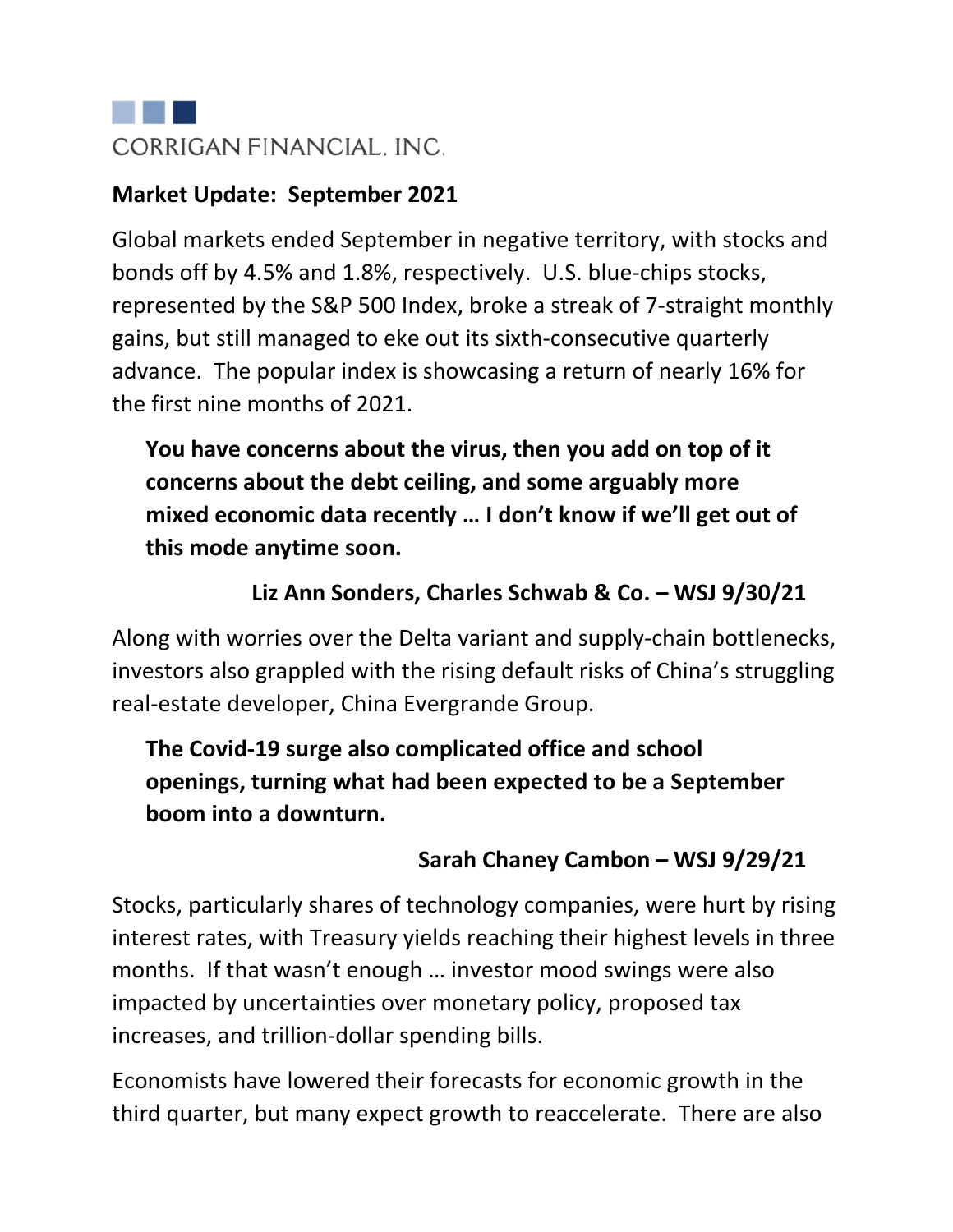early signs that the slowdown in spending … particularly for meals, hotels, and airlines … is bottoming out as Covid-19 cases fall.

# **The consumer is in great shape. They have the firepower; they have the ability to spend.**

# **Aneta Markowska, Jefferies LLC – WSJ 9/29/21**

While surveys have been suggesting that investors are concerned about rising market risks, their actions say otherwise.

**There is a complete divergence in terms of what's in people's heads and what they are actually doing. I think we've seen high levels of nervousness emerge, but we haven't seen high levels of fear emerge. Fear is what causes the positioning to come down. Nervousness causes them to move things around.**

# **Lori Calvasina, RBC Capital Markets – WSJ 9/21/21**

A recent survey by Bank of America showed that cash balances among fund managers remained relatively low … while a net 50% of fund managers are overweight in allocations to global equities.

**One of the things that we've been talking about is this allocation toward equities, which seems like a very bullish outlook. But really, our feeling is that it's a result of people having nowhere else to invest. With yields as low as they are … there is really no alternative.**

# **David A. Jones, BofA Securities – WSJ 9/23/21**

The Federal Reserve continues to communicate that the current inflation spike is only "transitory". Twelve months ago, the Fed projected a core inflation rate of 1.8% for 2022. Their latest forecast now sees a 2.3% rate of inflation next year.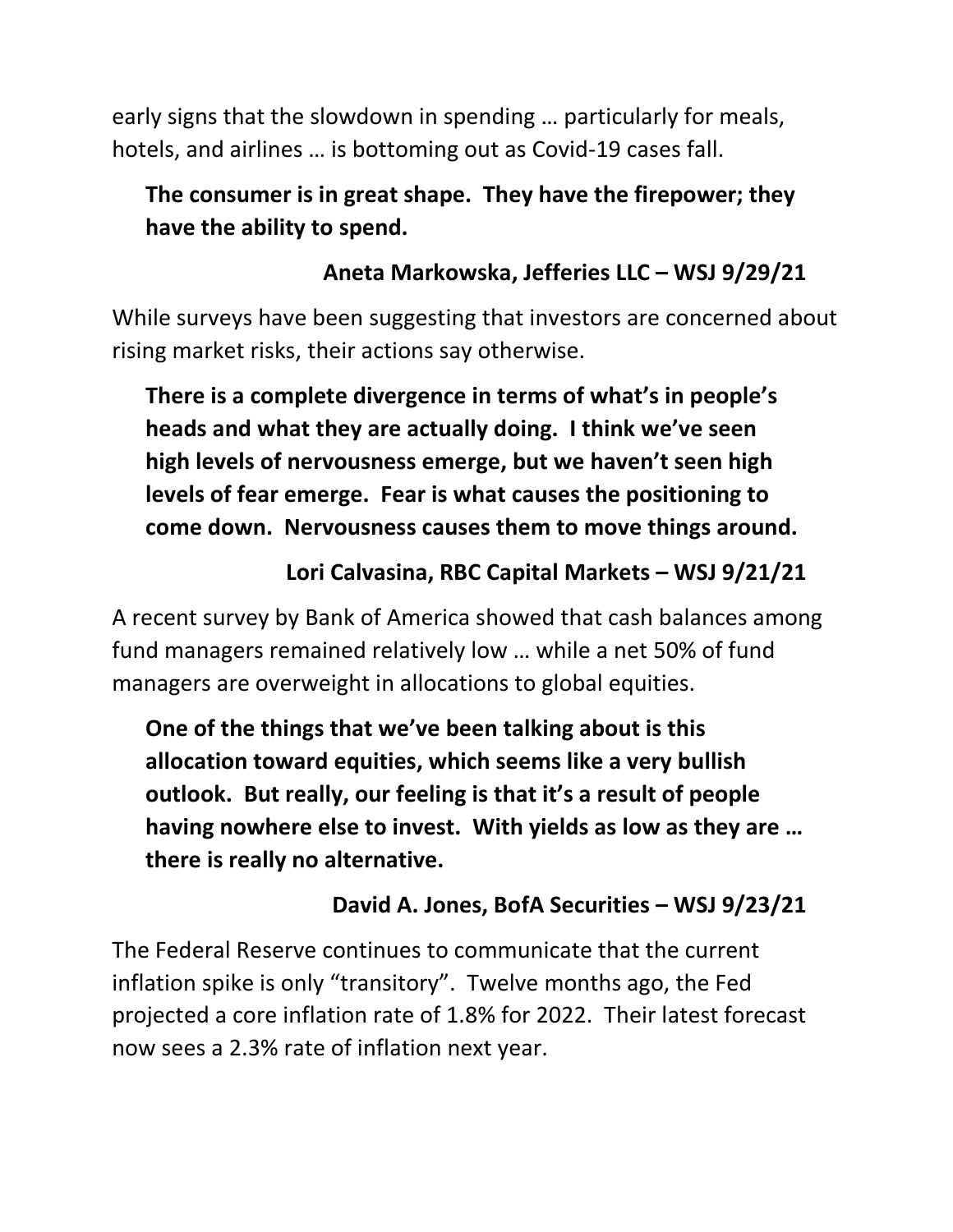**The message from the Fed's latest projections is that "transitory" is lasting an awfully long time.**

# **Greg Ip – WSJ 9/23/21**

Along with maintaining zero-based interest rates, the Fed has also been stimulating the economy by purchasing \$120 billion of bonds each month. Their plan is to gradually bring down the bond purchases to zero (also known as "tapering") before raising interest rates. At the September meeting, the Fed signaled that it would start tapering in November, and that the process would be gradual and likely conclude sometime in the middle of next year.

**Higher inflation typically brings higher interest rates, and, given their sensitivity to rising rates, bond markets would likely sell off. Also, significantly higher inflation historically has depressed equity valuations, a potential headwind for stocks.**

**We expect inflation to be higher than it has been over the past decade, but not high enough to be a major concern.**

# **Tim Murray, T. Rowe Price – September Insights**

Although both the U.S. and European economies have slowed recently, the Organization for Economic Cooperation and Development asserts that the global recovery has been slowed but not derailed. They expect any shortfalls in growth this year will simply spill over to 2022.

Weekly unemployment claims in the U.S. remain at pandemic lows, but are still about 100,000 higher than prepandemic levels. Overall, the U.S. economy is operating with about 5.3 million fewer jobs when compared to the February 2020 prepandemic employment data.

# **The big picture is that we expect the labor market recovery will continue.**

**Nancy Vanden Houten, Oxford Economics – WSJ 9/23/21**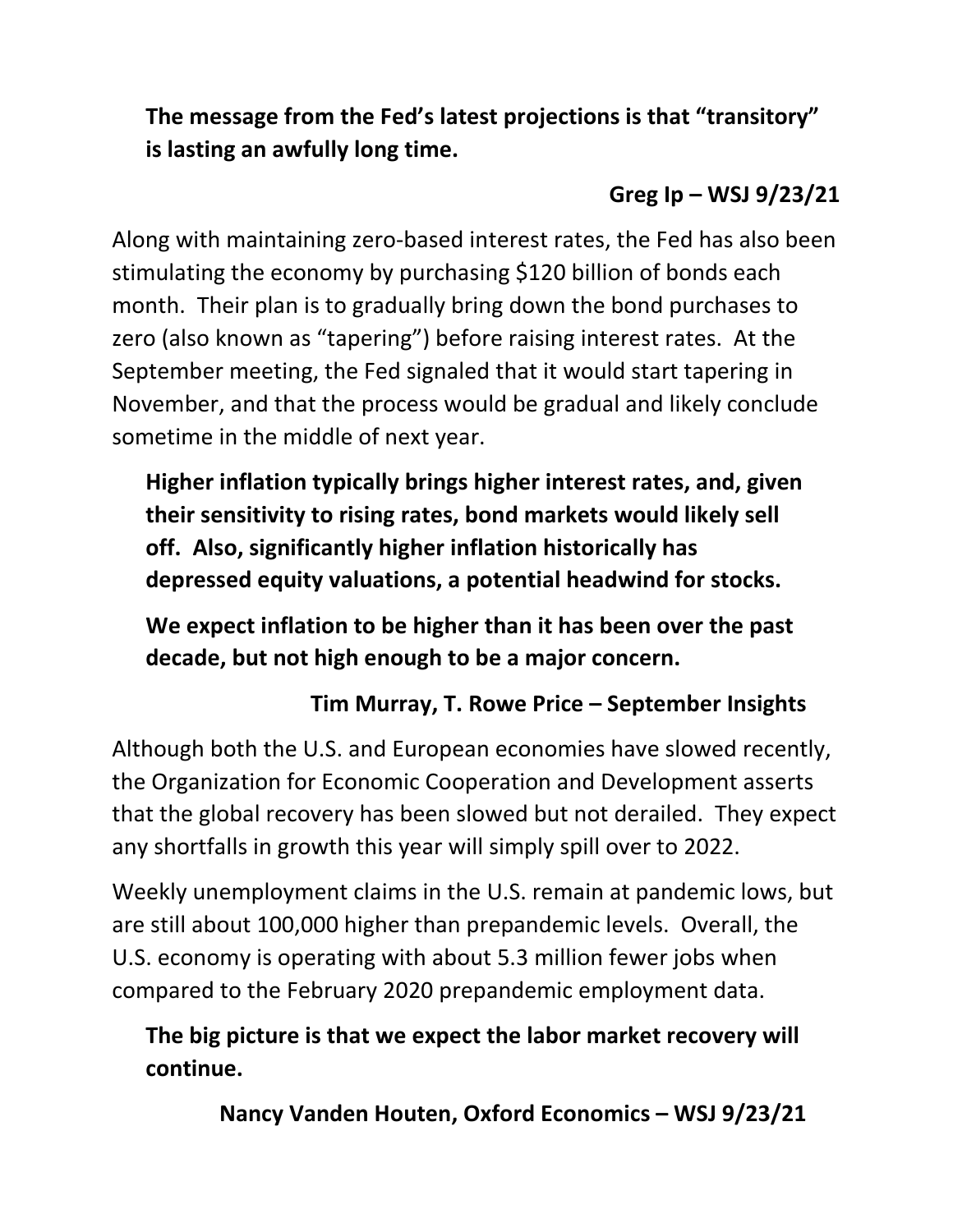In the end, stock prices will depend on the outlook for global growth and inflation. For now, investors apparently believe the Delta variant will fade, supply bottlenecks will disappear, and growth will resume as inflation moderates. But there are certainly plenty of scenarios that would diminish growth rates or enhance inflationary pressures.

**Wall Street analysts and most policymakers anticipate a "Goldilocks" scenario of stronger growth alongside moderating inflation in line with central banks' 2% target … Rather than fixating on Goldilocks, economic observers should remember Cassandra, whose warnings were ignored until it was too late.**

## **Nouriel Roubini, Roubini Macro - Project Syndicate 9/21/21**

The housing market, while still very strong, appears to be slowing down, as children go back to school and workers return to their offices.

Homeownership is generally considered the key to building wealth. But with home prices at record highs, many potential buyers find themselves priced out of the market. Affordability issues can ultimately contribute to greater inequality, impact educational opportunities, and fuel political tensions.

**The record-setting rise in home values during the pandemic is triggering fresh debates about housing affordability worldwide, as policy makers search for ways to rein in price appreciation without driving prices sharply lower or derailing the global economic recovery.**

**Cherney/Fairless – WSJ 9/27/21**

####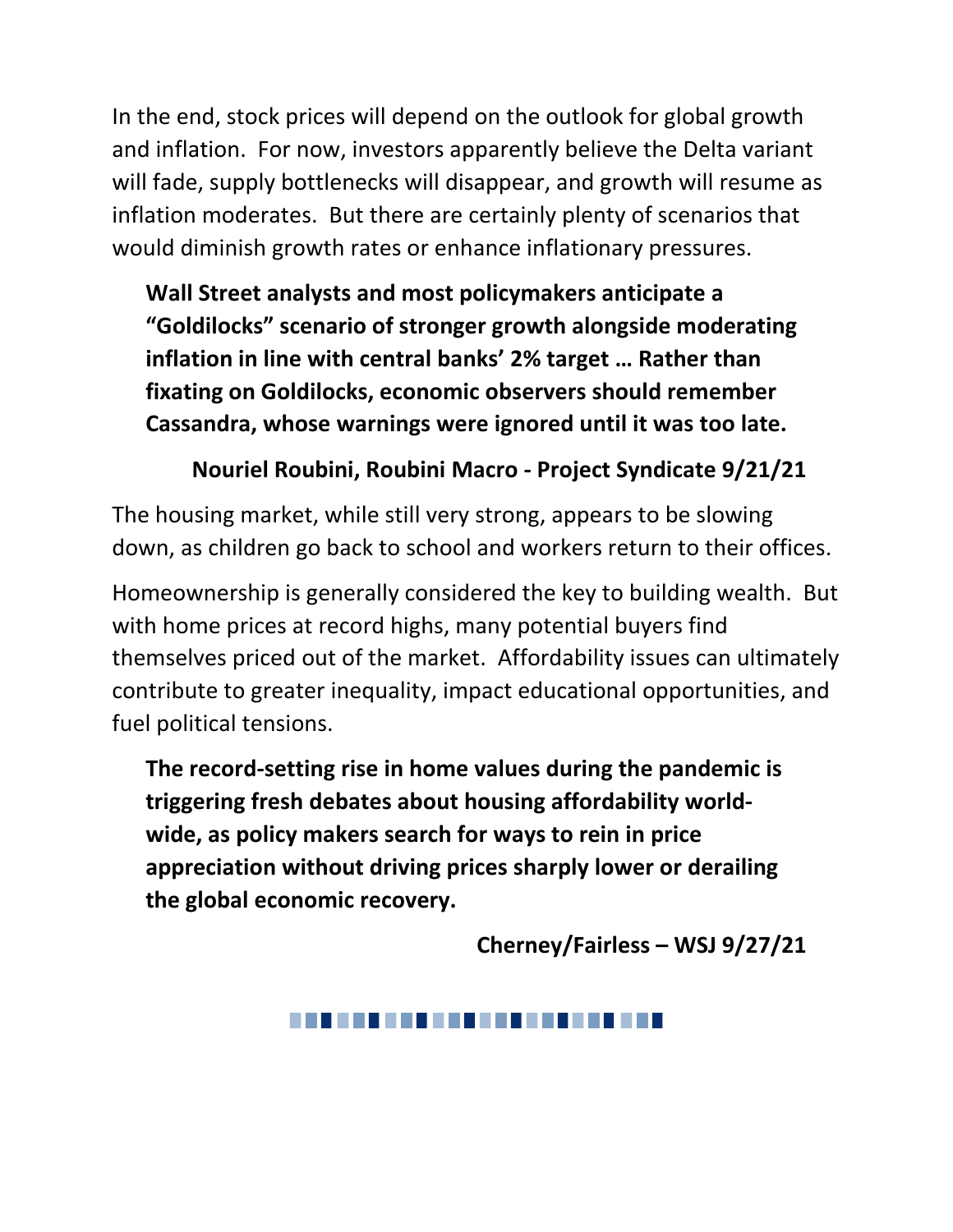Much of the current economic debate seems to be centered around China … so let me try to frame some of the issues:

**Chinese governments have been meddling in the stock market since the 19th century. Again, and again, the authorities inflated bubbles with cheap credit, planted government officials on corporate boards, micromanaged daily operations and subverted the rights of outside shareholders.**

#### **Jason Zweig – WSJ 9/24/21**

As of the end of August, \$43 billion in net assets were held in U.S. mutual funds and exchange-traded funds investing primarily in China. According to Morningstar, U.S. investors increased their holdings by 44% over the past twelve months alone.

The MSCI China index has lost about 30% since its peak in February. In fact, since inception (1992) the index has returned just 2.2% annually … even including dividends. Over that same period the S&P 500 Index has returned more than 10% annually.

**We are entering an era of one globe, two systems … one can only operate either within China's orbit or outside it. For Western firms, straddling both sides will become unsustainable.**

## **Kwok/Patterson – WSJ 9/22/21**

China's crackdown on private businesses has essentially carved-off hundreds of billions of dollars of market value in just the past few months.

**These are not regulatory events. These are policy interventions to reshape Chinese society, guided by Xi's (Xi Jinping) personal agenda, intended to effect objectives that aren't always knowable.**

**Andrew Foster, Seafarer Capital Partners – WSJ 9/24/21**